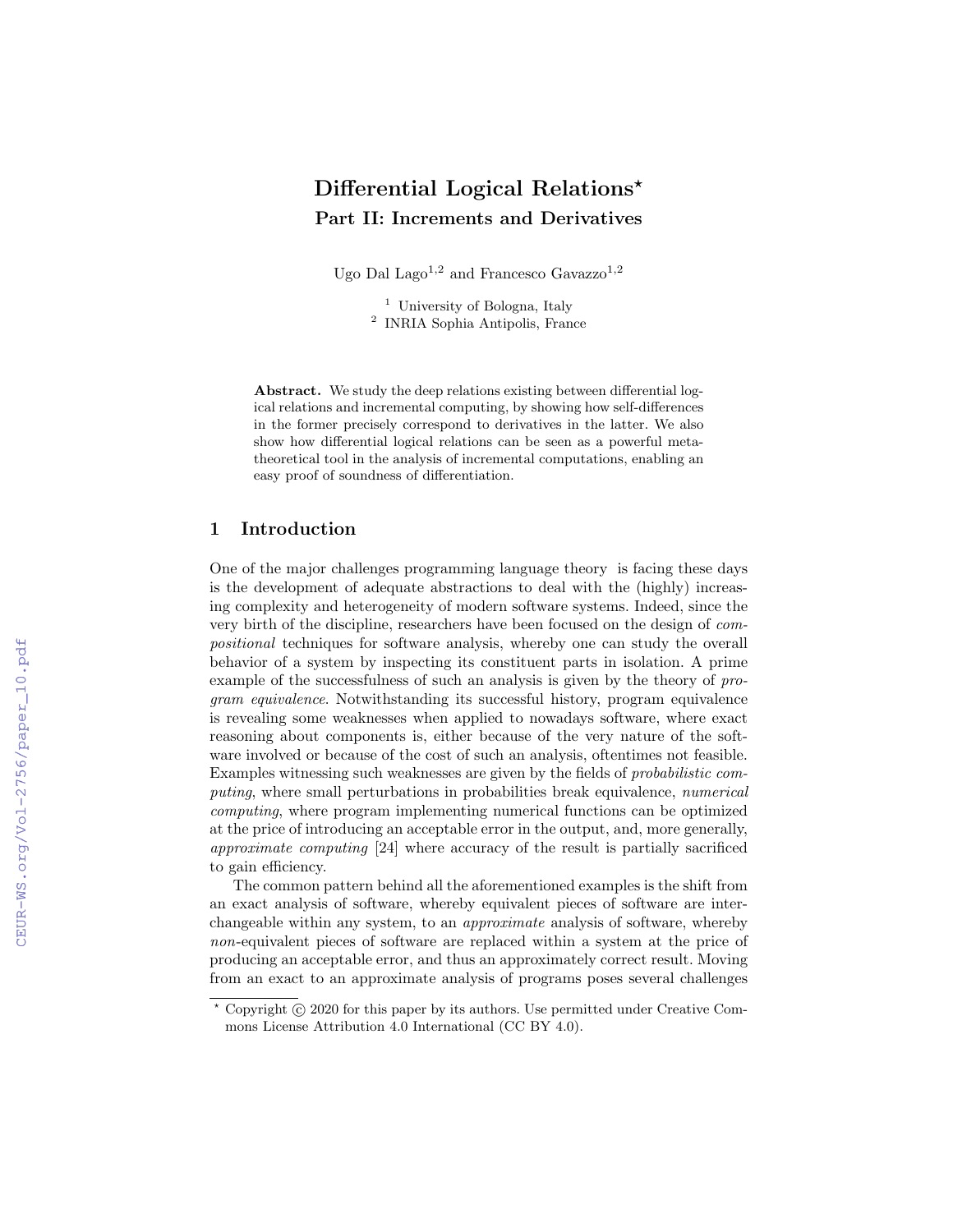to programming language semantics, the main one arguably concerning compositionality. In fact, once we replace a program  $P$  with a non-equivalent one  $Q$ in a system  $C[-]$ , then  $C[-]$  may amplify the error introduced by the replacement of  $P$  with  $Q$ , this way invalidating compositionality of the analysis. This point becomes evident when studying (higher-order) program metric or program distance [27, 9, 14, 10]: if the distance between P and Q is upper bounded by a number  $\varepsilon > 0$ , then it may not be so for  $C[P]$  and  $C[Q]$ .

Motivated by these general observations, researchers are showing an increasing interest in quantitative analysis of programs, with a special focus on differential properties of programs. Although the expression differential has no precise meaning in this context, we may identify it with the collection of properties relating local and global changes in software. Thus, for instance, we can think of the (error produced by the) replacement of  $P$  with  $Q$  as a local change, and investigate its relationship with the global change we observe between  $C[P]$  and  $C[Q].$ 

The study of such differential properties has led, oftentimes abusing terminology, to the development of several notions of a program derivative. Among those, some of the main ones one encounters when looking at the relevant literature are the following.

- Those coming from the field of *automatic differentiation* [4], which aim to extend the notion of a derivative one finds in mathematical analysis [30] to arbitrary programs. Examples are given by  $[6, 1, 29]$  (as well as by references therein).
- Those coming from the *differential*  $\lambda$ -calculus [13], whose original motivations rely on quantitative semantics [19] and linear logic [18].
- Those coming from *incremental computing* [26, 25], which aim to find ways to incrementally compute outputs as inputs changes.
- Those coming from *differential logical relations* [21] via the notion of a selfdifference, which aim to provide context-sensitive compositional distances between programs.

It is thus natural to ask whether there are connections between such notions. Although for some of the aforementioned cases the answer seems to be negative (for instance, the derivatives one finds in incremental computing are generalizations of finite differences [28], whereas the ones found in calculi for automatic differentiation are actual derivatives), others have conceptual similarities. This is the case for differential logical relations and incremental computing, as both study the relationship between input and output changes.

In this paper we study such similarities and establish a formal connection between differential logical relations and incremental computing, by showing how self-differences in the former precisely correspond to derivatives in the latter. In fact, as we will see, the derivative of a program  $P$  can be seen as a way to quantify how much changes in the input of P influence changes in its output, this way acting as a self-difference for P.

Besides its conceptual implications, the advantages of such a correspondence are twofold. On the one hand, differential logical relations qualify as a lightweight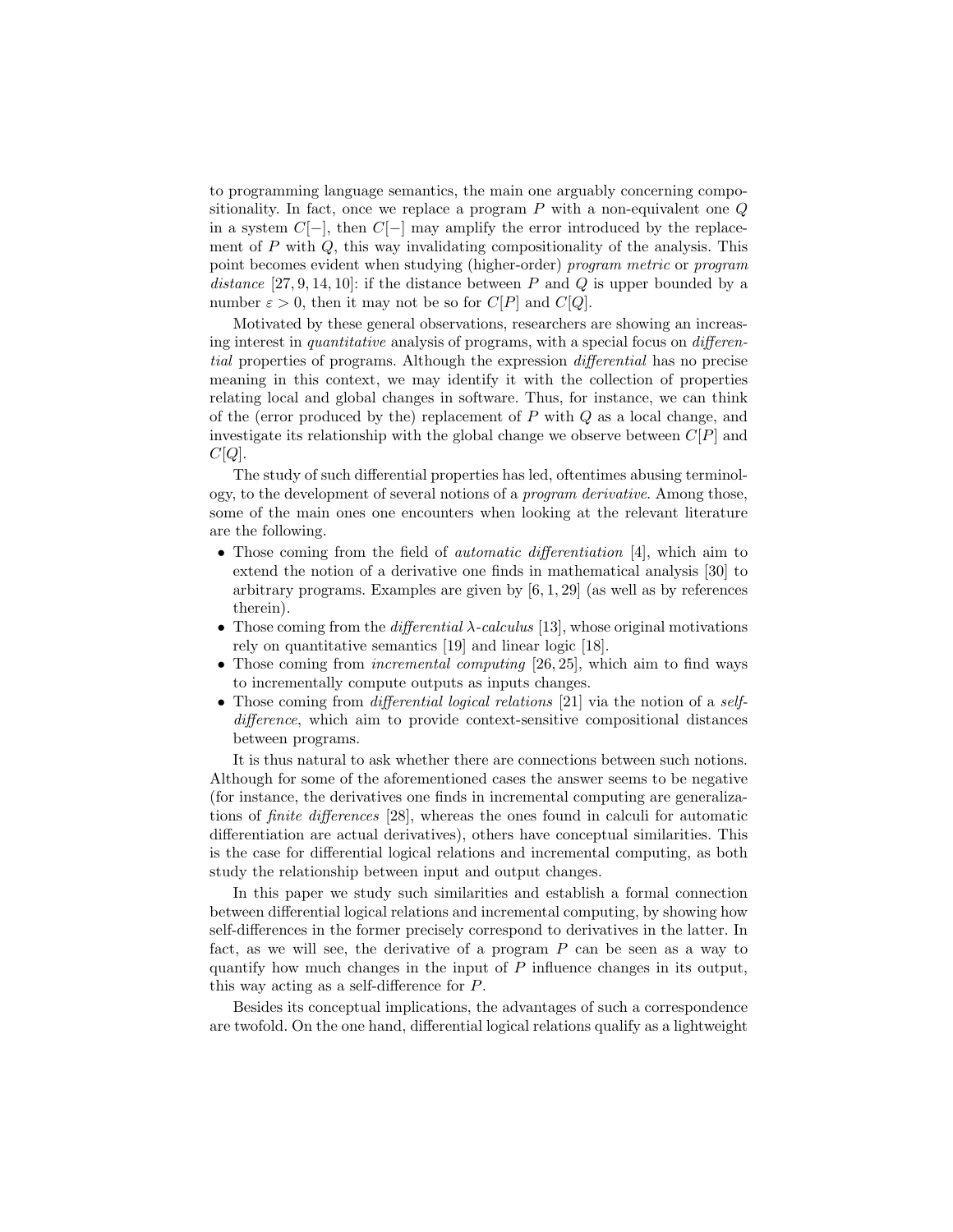operational technique for incremental computing: we witness that by giving a proof of soundness of differentiation for the incremental  $\lambda$ -calculus of Cai et al. [7]. On the other hand, we can use results coming from incremental computing to go beyond the current theory of differential logical relations. For instance, it is possible to read the work by Giarrusso, Régis-Gianas, and Schuster [17], where step-indexed logical relations are introduced for proving correctness of untyped program derivatives, to define a form of step-indexed differential logical relations, this way giving differential semantics to calculi with full recursion (something not possible in the original formulation of differential logical relations [21]).

Structure of the Paper Section 2 introduces the target calculus of this work, as well as differential logical relations and the incremental  $\lambda$ -calculus. In Section 3, we establish a formal connection between differential logical relations and the incremental  $\lambda$ -calculus by showing that program derivatives (in the sense of incremental computing) are self-distances (in the sense of differential logical relations). Additionally, we give a differential logical relation-based proof of soundness of differentiation, the main result in the theory of incremental computing.

## 2 Preliminaries: Differential Logical Relations and the Incremental λ-calculus

In this section we shortly review the main ideas behind *differential logical rela*tions (DLRs) and the incremental  $\lambda$ -calculus. In order to do so, we introduce the vehicle calculus of (the first part) of this work, namely a call-by-value simply typed  $\lambda$ -calculus with a primitive type for real numbers, which we denote by  $ST_R$ . The calculus is standard and it is essentially the same calculus used in [21]. We summarize the syntax and static semantics of  $ST_R$  in Figure 1, where we assume to have constants  $\varphi$  for any function<sup>3</sup>  $\varphi : \mathbb{R}^n \to \mathbb{R}$  and primitives <u>r</u> for any real number r.

We use letters  $t, s, \ldots$  to range over terms, and  $v, w, \ldots$  to range over values. Additionally, we follow standard syntactic conventions as in, e.g., [3]. In particular, we work with terms modulo renaming of bound variables, and denote by  $t[v/x]$  the capture-avoiding substitution of v for x in t. Finally, we introduce the following notation and refer to terms in  $\Lambda^{\bullet}$  as *closed* terms or *programs*. Similarly, we refer to values in  $\mathcal{V}^{\bullet}$  as *closed* values, and we use notations such as  $\Lambda_{\sigma}$ and  $\mathcal{V}_{\sigma}^{\bullet}$  with their natural meanings.

The dynamics of  $ST_R$  is given by a standard call-by-value operational semantics, defined in Figure 2, where for a function  $\varphi : \mathbb{R}^n \to \mathbb{R}$  and a number  $r \in \mathbb{R}$ we write  $\varphi_r : \mathbb{R}^{n-1} \to \mathbb{R}$  for the mapping  $(r_1, \ldots, r_{n-1}) \mapsto \varphi(r, r_1, \ldots, r_{n-1}).$ Notice, in particular, that  $\underline{\varphi} r_1 \cdots r_n$  eventually reduces to  $\varphi(r_1, \ldots, r_n)$ .

Since  $ST_R$  is simply-typed, standard reducibility [20] suffices to show that  $ST_R$  is strongly normalizing. In particular, any program t evaluates to a (unique)

 $3$  When dealing with standard arithmetic operator, such as  $+$ , we will overload the notation and write  $+$  in place of  $+$ .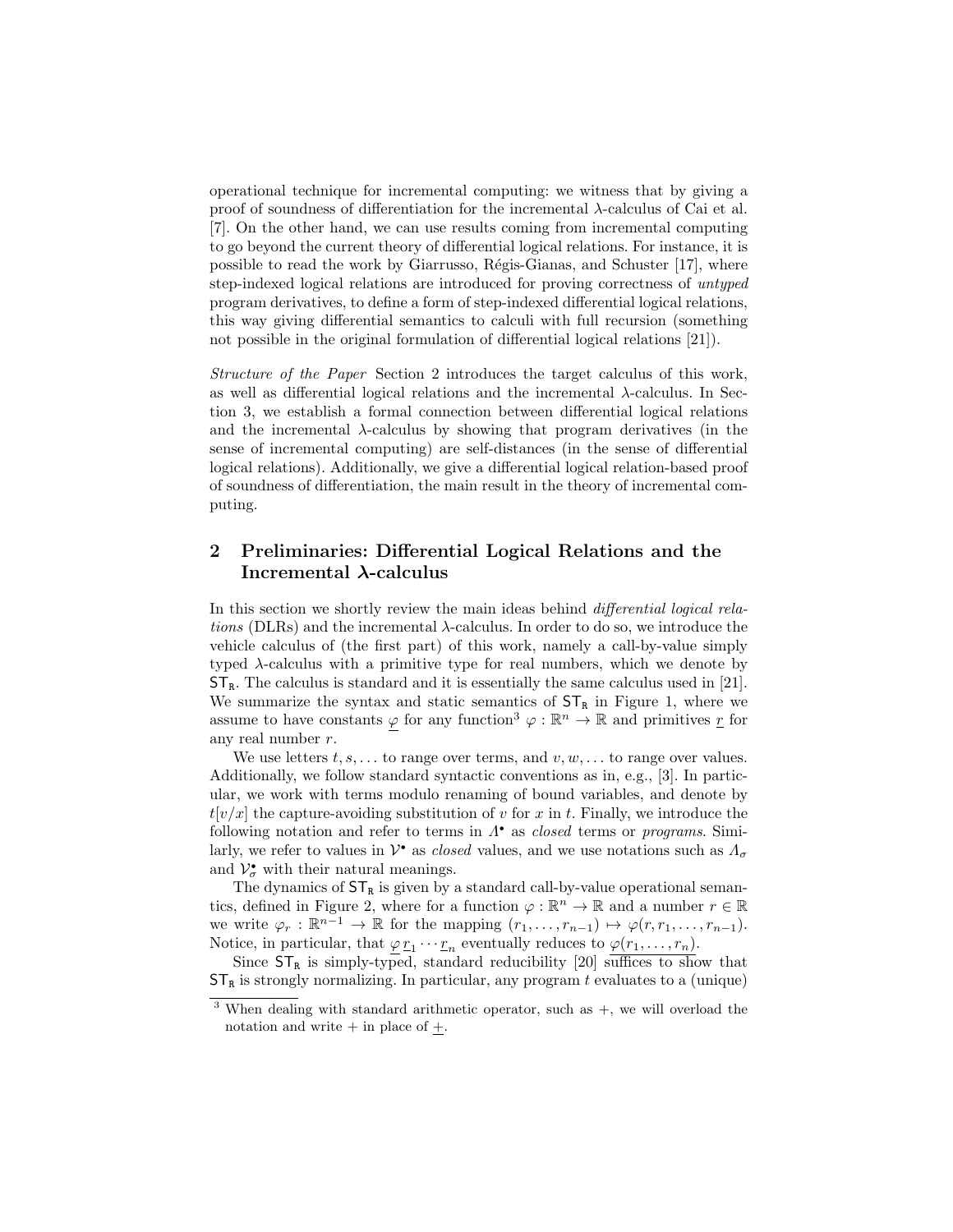$$
\sigma, \tau ::= \mathbb{R} \mid \sigma \times \tau \mid \sigma \to \tau
$$
\n
$$
t, s ::= x \mid \underline{r} \mid \underline{\varphi} \mid \langle t, s \rangle \mid \lambda x. t \mid \text{out}_1 t \mid \text{out}_2 t \mid ts
$$
\n
$$
v, w ::= x \mid \underline{r} \mid \underline{\varphi} \mid \langle v, w \rangle \mid \lambda x. t
$$
\n
$$
\overline{\Gamma, x : \sigma \vdash x : \sigma}
$$
\n
$$
\overline{\Gamma \vdash \underline{r : \mathbb{R}}} \quad \overline{\Gamma \vdash \underline{\varphi} : \underline{\mathbb{R} \to \cdots \to \mathbb{R}} \to \mathbb{R}}
$$
\n
$$
\frac{\Gamma \vdash t_1 : \sigma_1 \quad \Gamma \vdash t_2 : \sigma_2}{\Gamma \vdash \langle t_1, t_2 \rangle : \sigma_1 \times \sigma_2} \quad \overline{\Gamma \vdash t : \sigma_1 \times \sigma_2} \quad \overline{\Gamma \vdash \text{out}_1 t : \sigma_1} \quad \overline{\Gamma \vdash \text{out}_2 t : \sigma_2}
$$
\n
$$
\frac{\Gamma, x : \sigma \vdash t : \tau}{\Gamma \vdash \lambda x. t : \sigma \to \tau} \quad \frac{\Gamma \vdash t : \sigma \to \tau \quad \Gamma \vdash s : \sigma}{\Gamma \vdash ts : \tau}
$$

Fig. 1. Syntax and Statics of  $ST_R$ 

closed value v—that we indicate as  $nf(t)$ —in a finite number of  $\rightarrow$ -steps (notation  $t \Downarrow v$ ). We write  $t \Downarrow_n v$ , for  $n \in \mathbb{N}$ , to state that t evaluates to v in n number to →-steps and →<sup>∗</sup> for the reflexive and transitive closure of →.

$$
\overline{(\lambda x.t)v \to t[v/x]} \qquad \overline{\underline{\varphi}\, \underline{r} \to \underline{\varphi}\, r} \qquad \overline{\text{out}_{i} \langle v_1, v_2 \rangle \to v_i} \qquad \overline{t s \to t' s} \qquad \overline{v s \to s' \over v s \to v s'}
$$
\n
$$
\frac{t \to t'}{\langle t, s \rangle \to \langle t', s \rangle} \qquad \overline{\frac{s \to s'}{\langle v, s \rangle \to \langle v, s' \rangle}} \qquad \overline{\frac{t \to t'}{\text{out}_{i} \ t \to \text{out}_{i} \ t'}}
$$

Fig. 2. Dynamics of  $ST_R$ 

#### 2.1 Program Equivalence and Program Distance: an Overview

Despite its simplicity,  $ST_R$  allows us to justify the shift from *program equiva*lence—that is the family of notions concerning equality between programs—to program distance, in general, and to differential logical relations, in particular.

First, let us define a suitable notion of program equivalence for  $ST_R$  programs. Due to its simple nature,  $ST_R$  allows us to choose among a large family of notions of program equivalence, ranging from denotationally-based equivalences to operationally-based ones. Here we choose *extensional* or *applicative equivalence*<sup>4</sup>.

 $4$  This is nothing but a simplification of Abramsky's applicative bisimilarity [2] relying on strong normalization of  $\mathsf{ST}_\mathbb{R}$  and its simple type system.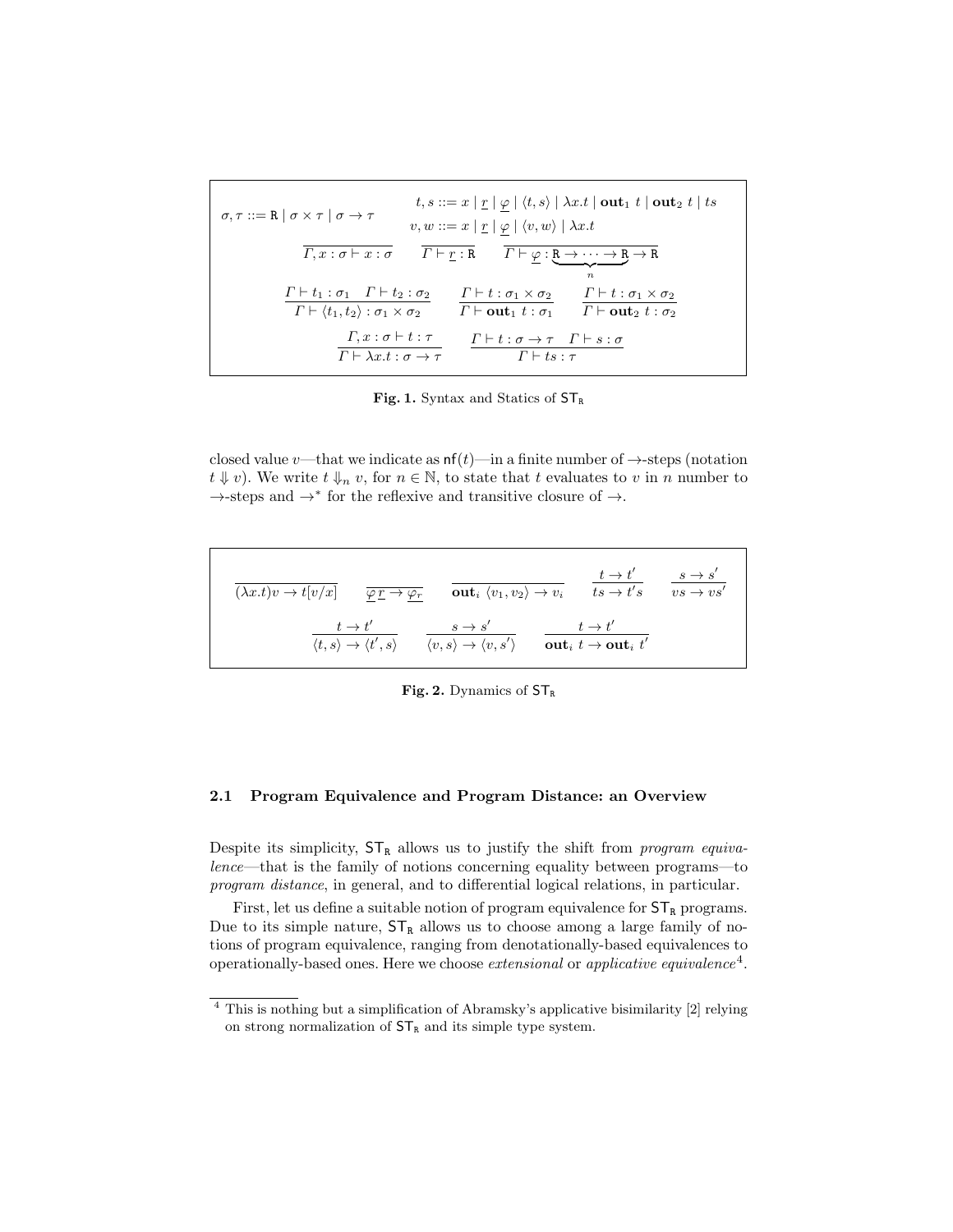**Definition 1.** Define the type-indexed family of relations ( $\cong_{\sigma}^{\Lambda} \subseteq \Lambda_{\sigma}^{\bullet} \times \Lambda_{\sigma}^{\bullet}, \cong_{\sigma}^{\vee} \subseteq$  $\mathcal{V}_{\sigma}^{\bullet} \times \mathcal{V}_{\sigma}^{\bullet}$ )<sub> $\sigma$ </sub> as follows (where  $i \in \{1,2\}$ ):

$$
t \cong_{\sigma}^{A} t' \iff \text{nf}(t) \cong_{\sigma}^{V} \text{nf}(t')
$$

$$
\langle v_1, v_2 \rangle \cong_{\sigma_1 \times \sigma_2}^{V} \langle w_1, w_2 \rangle \iff \forall i. \ v_i \cong_{\sigma_i}^{V} w_i
$$

$$
\underline{r} \cong_{\mathbf{R}}^{V} \underline{r}' \iff r = r'
$$

$$
v \cong_{\sigma \to \tau}^{V} v' \iff \forall w \in \mathcal{V}_{\sigma}^{\bullet}. \ vw \cong_{\tau}^{A} v'w
$$

It is well-known that extensional equivalence is a congruence relation, this way enabling *compositional* reasoning about program behaviors:  $s \cong_{\sigma} s'$  entails  $t[s/x] \cong_{\tau} t[s'/x]$  for any term  $x : \sigma \vdash t : \tau$ . Unfortunately, one soon realizes that due to the presence of (constants for) real-numbers, program equivalence is a too coarse notion for reasoning about  $ST_R$  programs. For it is desirable to regard two programs of type R whose outputs are  $\varepsilon$  apart to be themselves  $\varepsilon$ apart, rather than just state that the two are not equivalent.<sup>5</sup>

The natural way to overcome this problem is to refine  $\cong_{\sigma}$  into a map  $\delta_{\sigma}$ :  $\Lambda_{\sigma}^{\bullet} \times \Lambda_{\sigma}^{\bullet} \to \mathbb{R}$  following Lawvere's correspondence between ordered sets and (generalized) metric spaces [22]. Accordingly, we obtain the following maps:

$$
\delta^{\mathcal{V}}_{\mathbf{R}}(\underline{r},\underline{r}') \triangleq r' - r \qquad \qquad \delta^{\mathcal{V}}_{\sigma_1 \times \sigma_2}(\langle v_1, v_2 \rangle, \langle w_1, w_2 \rangle) \triangleq \max_{i \in \{1,2\}} \delta^{\mathcal{V}}_{\sigma_i}(v_i, w_i)
$$
\n
$$
\delta^{\Lambda}_{\sigma}(t,t') \triangleq \delta^{\mathcal{V}}_{\sigma}(\mathsf{nf}(t),\mathsf{nf}(t')) \qquad \qquad \delta^{\mathcal{V}}_{\sigma \to \tau}(v,v') \triangleq \sup_{w \in \mathcal{V}_{\sigma}^{\bullet}} \delta^{\Lambda}_{\tau}(vw,v'w)
$$

which can be easily proved to be generalized metrics<sup>6</sup> [22]. Of course, in order for  $\delta$  to serve its purpose, we also need it to support the (quantitative refinement of the) compositionality principle ensured by ≅. As compositionality of ≅ took the form of a congruence property, it is easy to realize to that compositionality of  $\delta$ takes the form of *non-expansiveness*: for all terms  $s, s' \in \Lambda^{\bullet}_{\sigma}$  and  $x : \sigma \vdash t : \tau$ we must have  $\delta_{\sigma}(s, s') \geq \delta_{\tau}(t[s/x], t[s'/x])$ . That is, contexts cannot amplify distances.

Unfortunately, we immediately see that  $\delta$  fails to be non-expansive, and thus compositional. Even worse, any reasonable non-expansive metric-like map is bound to trivialize, meaning that it collapses to a congruence relation. Roughly, given two terms s, s' which are  $\varepsilon \neq 0$  apart, for any positive real number c it is always possible to find an open term  $x : \sigma \vdash t : \tau$  such that  $t[s]$  and  $t[s']$  are c apart. For it is sufficient to take a term  $t$  using its input  $x$  enough times: once the terms  $t[s]$  and  $t[s']$  are evaluated, any time t uses x the distance between s

 $^5$  A similar argument can be formulated for any language/calculus exhibiting, either in its syntax or in its semantics, some quantitative behavior. Typical examples of such behaviors are given by types for quantitative objects, such as numeric types, but also by probabilistic primitives, the latter making relevant semantic notions, such as termination, quantitative  $[8, 10-12, 15, 27, 5]$ .

<sup>&</sup>lt;sup>6</sup> Additionally, by replacing  $r' - r$  and  $\sup_{r_1,\dots,r_n} \psi(r_1,\dots,r_n) - \varphi(r_1,\dots,r_n)$  with  $|r'-r|$  and  $\sup_{r_1,\dots,r_n} |\psi(r_1,\dots,r_n)-\varphi(r_1,\dots,r_n)|$ , respectively,  $\delta_{\sigma}$  becomes a pseudometric [31].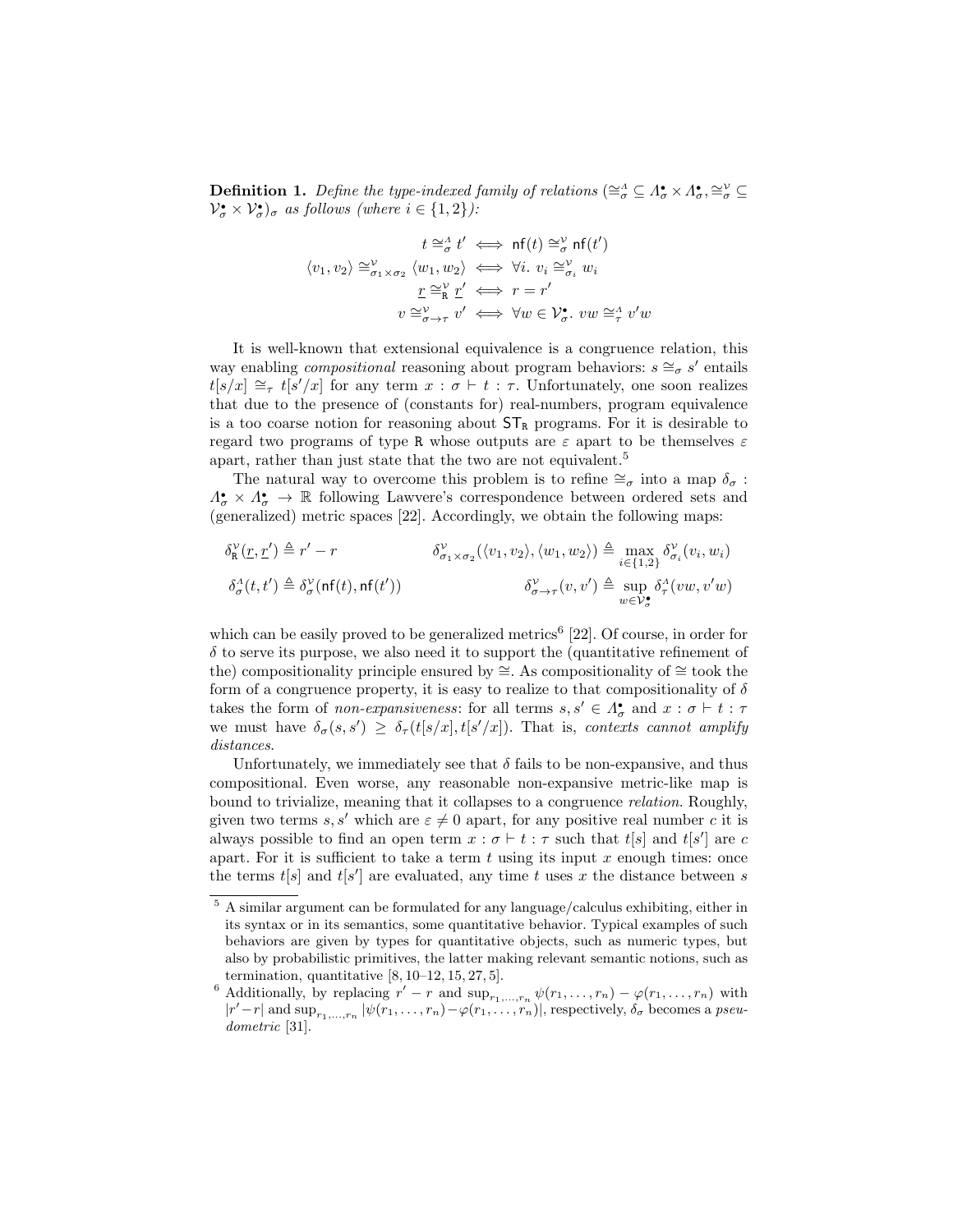and  $s'$  is detected and added to the one previously measured. Remarkably, this holds even if any  $\varphi$  is non-expansive (i.e. 1-Lipschitz).

#### 2.2 Differential Logical Relations

The failure of non-expansiveness of quantitative refinements of notions of program equivalence has led researchers to propose several notions of program distance [9, 27, 14] in recent years, all aimed to restore compositionality. All the notions proposed share a common feature: they all impose calculi *linearity* constraints, this way providing static information on the number of times a program can use its input (and thus on how much the program can amplifies distances). The notions of program distance thus obtained are indeed compositional, but still have two major drawbacks. First, they are tailored for linear calculi and are not very informative when applied to non-linear calculi (relying, e.g., on standard translations [18]). Second, and most important, they do not account for the role of the environment in determining distances.

Let us expand on this last point by means of an example. Consider the (linear) programs  $t \triangleq \lambda x.x$  and  $s \triangleq \lambda x.\sin x$  for the identity and sine function, respectively. It is easy to see that measuring the distance between  $t$  and  $s$  as we did when defining  $\delta$ , we are forced to conclude such a distance to be  $\infty$ . In fact, for  $r \to \infty$  we have  $|r - \sin(r)| \to \infty$ . This is rather unsatisfactory, as such distance does not take into account which input the environment will actually pass to t and s. For instance, if the environment feeds t and s with an input  $v$ close to zero, then the distance between  $tv$  and  $sv$  should be close to 0 too, and thus we would like to conclude that in all such cases the distance between  $t$  and s is itself close to zero.

Summing up, ordinary notions of program distance are not sensitive to the context in which programs are used. This ultimately relies on the fact that measuring the distance between two programs (regarded as functions) as just *one* single number there is no way to give information on how such programs interact with the environments in which they are used. Differential logical relations have been introduced in [21] as a way to define a context-sensitive notion of program distance on non-linear calculi. The main novelty of differential logical relations (which was previously theorized by Westbrook and Chaudhuri [32] in the setting of approximate program transformations [23]) is to consider richer notions of distance (also called differences) between programs, whereby the difference between two programs is, in general, not a number, but a function describing how differences between inputs turn into differences between outputs.

Differential logical relations take the form of (type-indexed) ternary relations  $D_{\sigma}$  relating pairs of programs together with differences between them. When dealing with programs of type  $\sigma \to \tau$ , differences take the form of functions mapping input programs of type  $\sigma$  and differences for such programs to differences for programs of type  $\tau$ . This is why here we consider a computationallyoriented notion of difference whereby differences between programs are defined as programs themselves (cf. [32]) rather than as semantical objects.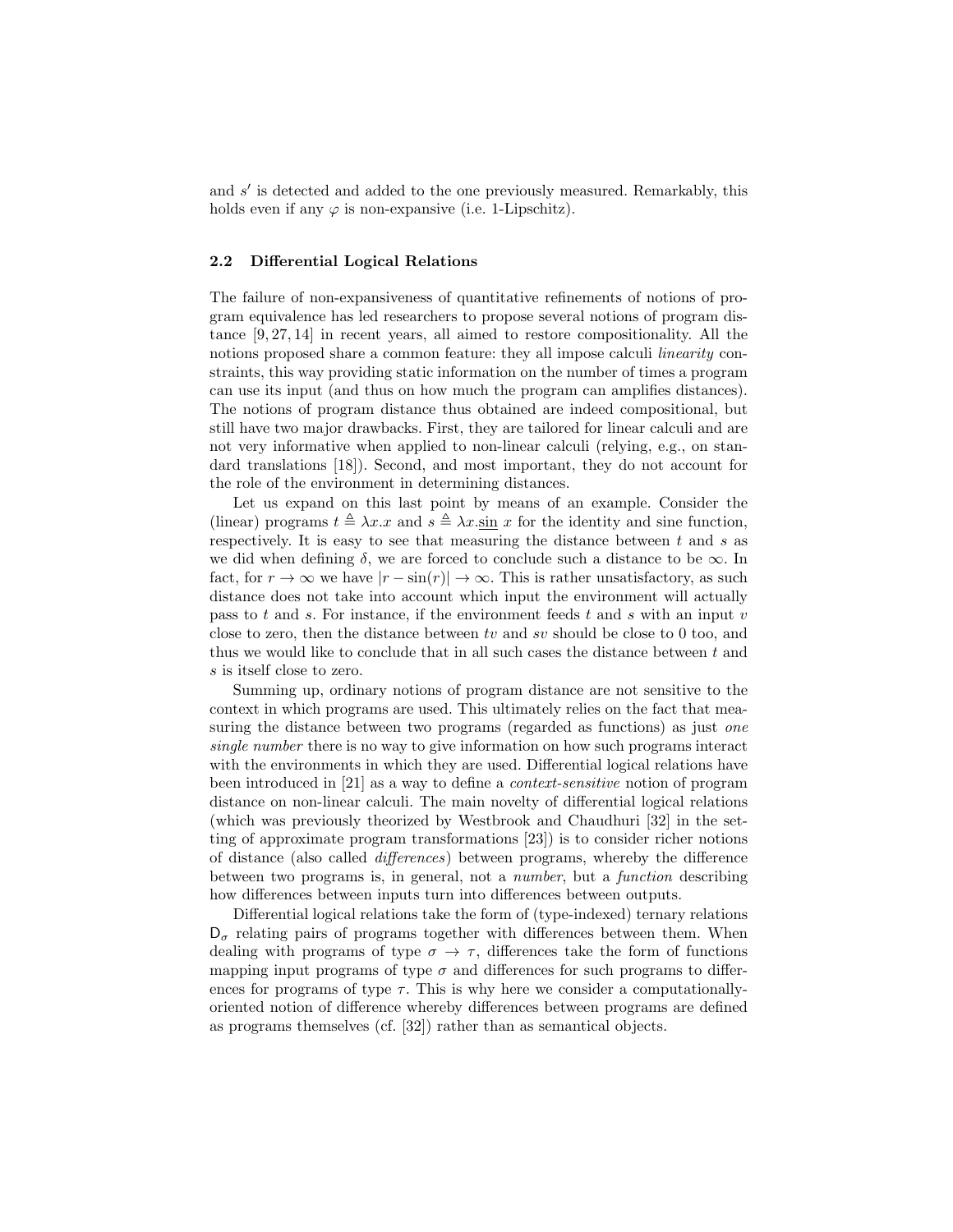We formalize these ideas by assigning to each type  $\sigma$  a type  $\Delta \sigma$  whose inhabitants are terms acting as differences between terms of type  $\sigma$ .

Definition 2. For any type σ, we define the type  $\Delta \sigma$  of σ-differences as follows:

 $\Delta R \triangleq R;$   $\Delta(\sigma \times \tau) \triangleq \Delta \sigma \times \Delta \tau;$   $\Delta(\sigma \to \tau) \triangleq \sigma \to \Delta \sigma \to \Delta \tau.$ 

Notice, in particular, that a difference between two programs of type  $\sigma \to \tau$ is a program taking an input of type  $\sigma$  and a  $\sigma$ -difference, and returning a  $\tau$ -difference.

Obviously, given two programs t, t' of type  $\sigma$ , not all programs of type  $\Delta \sigma$ can act as (meaningful) differences between  $t$  and  $t'$ . Differential logical relations (DLRs for short) are ternary relations specifically designed to isolate meaningful differences between programs. More precisely, a DLR is a type-indexed family of ternary relations  $D \triangleq (D^{\Lambda}_{\sigma}, D^{\nu}_{\sigma})_{\sigma}$ , where  $D^{\Lambda}_{\sigma} \subseteq \Lambda^{\bullet}_{\Delta \sigma} \times \Lambda^{\bullet}_{\sigma} \times \Lambda^{\bullet}_{\sigma}$  and  $D^{\nu}_{\sigma} \subseteq$  $\mathcal{V}_{\Delta\sigma}^{\bullet} \times \mathcal{V}_{\sigma}^{\bullet} \times \mathcal{V}_{\sigma}^{\bullet}$ , such that  $\mathsf{D}_{\sigma}^{\Lambda}(dt, t, t')$  holds if and only if dt is a difference<sup>7</sup> between  $t$  and  $t'$  (and similarly for values).

Definition 3 (Asymmetric DLRs). A differential logical relation is a typeindexed family of ternary relations  $(D_{\sigma}^{\Lambda} \subseteq \Lambda_{\Delta \sigma}^{\bullet} \times \Lambda_{\sigma}^{\bullet} \times \Lambda_{\sigma}^{\bullet}, D_{\sigma}^{\vee} \subseteq \mathcal{V}_{\Delta \sigma}^{\bullet} \times \mathcal{V}_{\sigma}^{\bullet} \times \mathcal{V}_{\sigma}^{\bullet})_{\sigma}$ such that:

$$
D_K^{\mathcal{V}}(\underline{dr}, \underline{r}, \underline{r}') \iff r' - r = dr
$$
  
\n
$$
D_{\sigma_1 \times \sigma_2}^{\mathcal{V}}(dv, v, v') \iff \forall i \in \{1, 2\}.
$$
 
$$
D_{\sigma_i}^{\mathcal{V}}(\textbf{out}_i dv, \textbf{out}_i v, \textbf{out}_i v')
$$
  
\n
$$
D_{\sigma \to \tau}^{\mathcal{V}}(dv, v, v') \iff \forall dw, w, w'. D_{\sigma}^{\mathcal{V}}(dw, w, w') \implies D_{\tau}^{\mathcal{A}}(dv w dw, vw, v'w')
$$
  
\n
$$
D_{\sigma}^{\mathcal{A}}(dt, t, t') \iff D_{\sigma}^{\mathcal{V}}(dv, v, v') \text{ where } dt \Downarrow dv, t \Downarrow v, t' \Downarrow v'.
$$

Remark 1. Contrary to the original formulation of DLRs [21], here we work with asymmetric DLRs: if dt is a difference between  $t$  and  $t'$ , then  $dt$  may not be a difference between  $t'$  and  $t$ . For instance,  $\frac{3}{5}$  is a difference between  $\frac{2}{5}$  and  $\frac{5}{5}$ , as by adding 3 to 2 we reach 5. Yet, according to such a reading, it is not true that  $\frac{3}{2}$  is a difference between  $\frac{5}{2}$  and  $\frac{2}{2}$  (the desired difference being, in fact,  $-3$ ).

Example 1 ([21]). Let  $t \triangleq \lambda x \cdot \sin x$  and  $t' \triangleq \lambda x \cdot x$ . Then  $dt \triangleq \lambda x \cdot \lambda dx \cdot x + dx$  $\sin x$  is a difference between t and t'. For, proving  $D_{\mathbf{R}\to\mathbf{R}}^{\mathcal{V}}(dt, t, t')$  requires to prove that for all  $\underline{dr}, \underline{r}, \underline{r}'$  such that  $D_k^{\gamma}(\underline{dr}, \underline{r}, \underline{r}')$  (meaning that  $r + dr = r'$ ), we have  $D_{\mathbf{R}}^{\gamma}(\underline{r}+d\boldsymbol{r}-\sin\boldsymbol{r},\sin\boldsymbol{r},\underline{r}')$ , i.e.  $r+d\boldsymbol{r}-\sin\boldsymbol{r}+\sin\boldsymbol{r}=\boldsymbol{r}'$ , which is indeed the case. Observe how  $dt \underline{x} \underline{\varepsilon}$  evaluates to a real number which is indeed small when the two arguments are themselves close to 0.

As already remarked, DLRs have been introduced with the goal of developing a compositional theory of program distance. This goal is achieved by the so-called Fundamental Lemma [21].

Lemma 1 (Fundamental Lemma, Version 1). For any program  $t \in \Lambda^{\bullet}_{\sigma}$ there exists a self-difference dt for it. That is,  $D_{\sigma}(dt, t, t)$ .

<sup>&</sup>lt;sup>7</sup> Following conventions in, e.g., [7], we use the notation  $dt, ds, \ldots$  for term differences i.e. terms of type  $\Delta \sigma$ .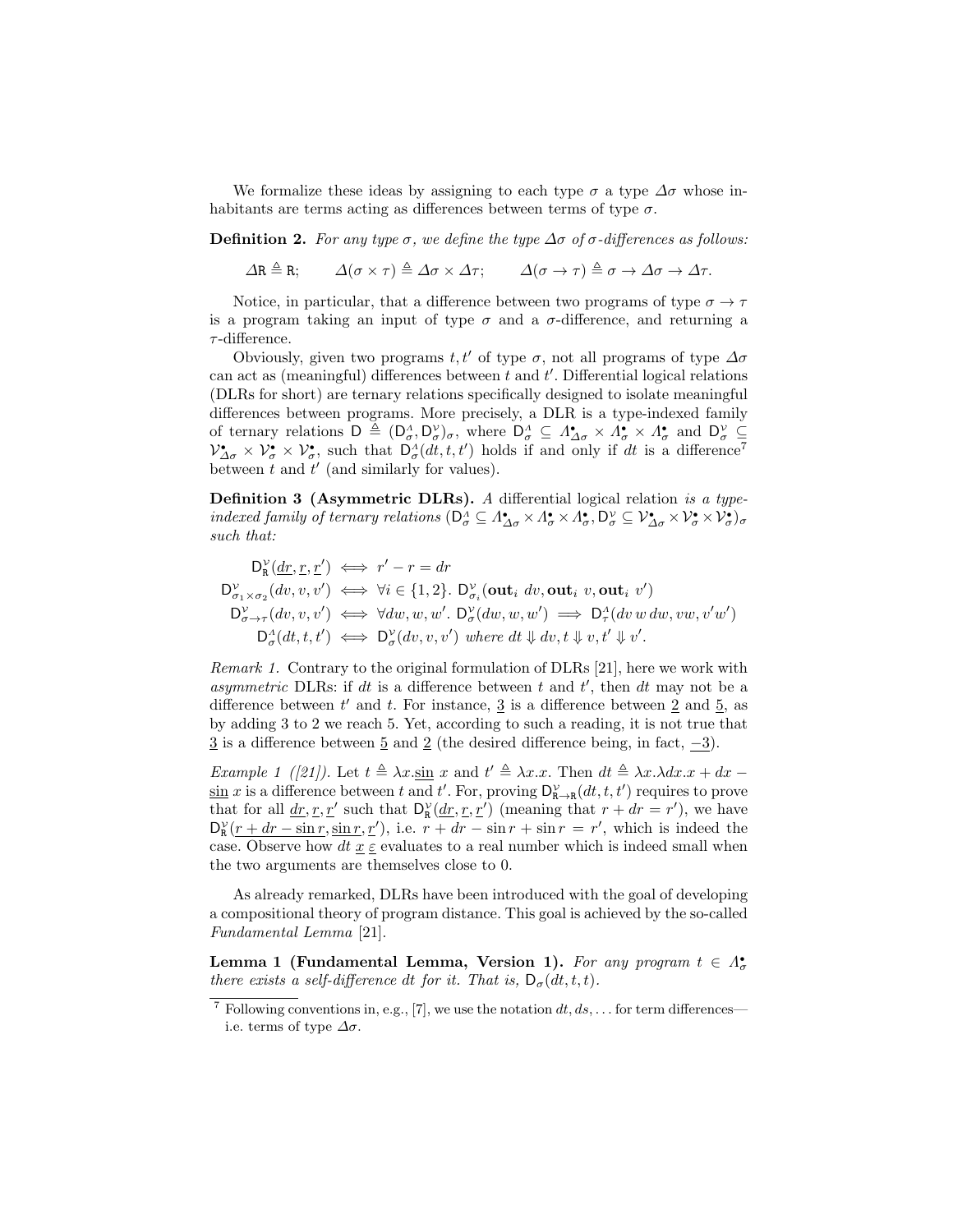Lemma 1 enables compositional reasoning on program differences. Informally, by regarding a context  $x : \sigma \vdash t : \tau$  as a term  $\lambda x.t$  we are guaranteed a selfdifference dt for t to exist, so that given two programs  $s, s'$  of type  $\sigma$  with difference ds between them, one can compute the difference between  $t[s/x]$  and  $t[s'/x]$  starting from s, ds, and dt alone.

#### 2.3 The Incremental  $\lambda$ -calculus and Program Derivatives

Albeit enabling compositional reasoning on program differences, Lemma 1 has the major drawback of guaranteeing the existence of self-distances without giving any explicit information on how to construct them. As we will see in the next section, the self-distances of Lemma 1 are precisely the program derivatives used in the *incremental*  $\lambda$ -calculus.

The incremental  $\lambda$ -calculus is a formalism introduced by Cai et al. [7] as a foundational calculus for incremental computation [26, 25]. Roughly, suppose we are given a program  $f$  regarded as a function, and an input  $a$  (think, for instance, of a as a database). Let us now suppose to compute  $f(a)$  and then to modify the input a by a change da, this way obtaining a new input  $a \oplus da$  (for instance, we may add a new entry to the database  $a$ ). Incremental computing seeks for ways to obtain the result of  $f(a \oplus da)$  without computing f on the new input  $a \oplus da$  from scratch. In fact, sometimes it is indeed possible to obtain such a result in terms of  $f(a)$  and  $f'(a, da)$ , for a suitable function<sup>8</sup> f'. For instance, let  $f(x) \triangleq x^2$  and suppose we have computed  $f(a)$ , for some a. Let us now change a to  $a+d a$ . When asked to compute  $f(a + da)$  we can take advantage of having already computed  $f(a) = a^2$  by observing that  $f(a + da) = a^2 + 2ada + da^2 = f(a) + f'(a, da)$ , where  $f'(x, dx) \triangleq 2xdx + dx^2$ .

In order to provide a formal foundation for higher-order incremental computation, Cai et al. [7] studied incrementalization of a simply-typed λ-calculus similar to the one introduced in the previous section. More precisely, for any type  $\sigma$  a type of  $\sigma$ -changes coinciding with  $\Delta \sigma$  is introduced, as well as an operator  $\oplus$  (called *change update*) building an expression  $t \oplus dt \in \Lambda_{\sigma}$  from an expression  $t \in \Lambda_{\sigma}$  and a change  $dt \in \Lambda_{\Delta\sigma}$ . In order to account for incrementalization, they also introduced the so-called *derivative*<sup>9</sup>  $Dt \in A_{\Delta\sigma}$  of an expression  $t \in \Lambda_{\sigma}$ , and showed that for all terms  $t \in \Lambda_{\sigma \to \tau}^{\bullet}$ ,  $s \in \Lambda_{\sigma}^{\bullet}$ , and  $\sigma$ -change ds, one has:  $t(s \oplus ds) \equiv (ts) \oplus (Dt \, s \, ds)$ , where  $\equiv$  stands for denotational equality. All the aforementioned results are proved by means of denotational semantics, although some operationally-based proofs employing techniques resembling DLRs are given in Giarrusso's PhD thesis [16].

In the next section, we will show how we can easily prove such results using DLRs, and, dually, how by identifying differences with changes we can improve

<sup>&</sup>lt;sup>8</sup> Obviously, to be practically useful, the map  $f'$  should be such that computing  $f'(a, da)$  is cheaper than computing  $f(a \oplus da)$ .

 $9 \text{ The terminology is misleading.}$  For instance, we should not think of the derivative  $D\varphi$  of a term  $\varphi : \mathbb{R} \to \mathbb{R}$  as the syntactic counterpart of the derivative of  $\varphi : \mathbb{R} \to \mathbb{R}$ . Rather,  $D\varphi$  represents the *finite difference* [28] of  $\varphi$ , i.e. the map  $\Delta\varphi : \mathbb{R} \times \mathbb{R} \to \mathbb{R}$ defined by  $\Delta \varphi(x, dx) \triangleq \varphi(x + dx) - \varphi(x)$ .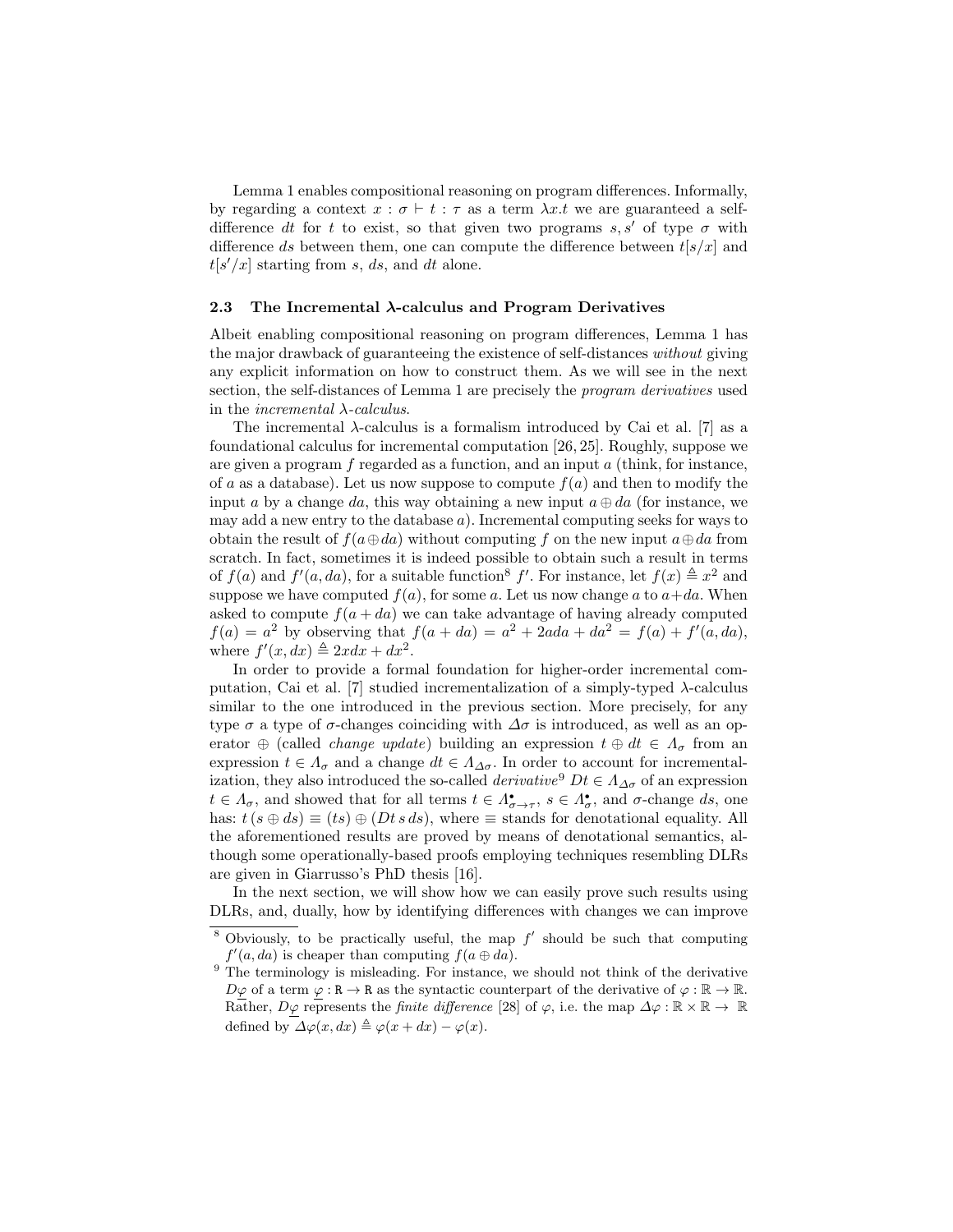on the current theory of program differences. In order to do so, however, we first need to formally introduce the update operator ⊕ and the notion of a program derivative. We begin recalling a couple of basic definitions from finite difference calculus.

**Definition 4.** Given functions  $\varphi : \mathbb{R}^n \to \mathbb{R}$  and  $d\varphi : (\mathbb{R} \times \mathbb{R})^n \to \mathbb{R}$ , define the  $maps \varphi \oplus d\varphi : \mathbb{R}^n \to \mathbb{R} \text{ and } \Delta \varphi : (\mathbb{R} \times \mathbb{R})^n \to \mathbb{R} \text{ by:}$ 

$$
(\varphi \oplus d\varphi)(x_1, \ldots, x_n) \triangleq \varphi(x_1, \ldots, x_n) + d\varphi((x_1, 0), \ldots, (x_n, 0));
$$
  

$$
\Delta \varphi((x_1, dx_1), \ldots, (x_n, dx_n)) \triangleq \varphi(x_1 + dx_1, \ldots, x_n + dx_n) - \varphi(x_1, \ldots, x_n).
$$

The map  $\Delta\varphi$  is known as the *finite difference* of  $\varphi$ . Notice that  $\varphi \oplus \Delta\varphi = \varphi$ .

**Definition 5.** Define the partial operator  $\oplus : \Lambda \to \Lambda$  as follows:

$$
x \oplus dx \triangleq x;
$$
\n
$$
\underline{r} \oplus d\underline{r} \triangleq \underline{r+dr};
$$
\n
$$
\underline{r} \oplus d\underline{r} \triangleq \underline{r+dr};
$$
\n
$$
\underline{r} \oplus d\underline{r} \triangleq \underline{r+dr};
$$
\n
$$
\underline{r} \oplus d\underline{r} \triangleq \underline{r+dr};
$$
\n
$$
\underline{r} \oplus d\underline{r} \triangleq \underline{r+dr};
$$
\n
$$
\underline{r} \oplus d\underline{r} \triangleq \underline{r+dr};
$$
\n
$$
\underline{r} \oplus d\underline{r} \triangleq \underline{r+dr};
$$
\n
$$
\underline{r+dr};
$$
\n
$$
\underline{r+dr};
$$
\n
$$
\underline{r+dr};
$$
\n
$$
\underline{r+dr};
$$
\n
$$
\underline{r+dr};
$$
\n
$$
\underline{r+dr};
$$
\n
$$
\underline{r+dr};
$$
\n
$$
\underline{r+dr};
$$
\n
$$
\underline{r+dr};
$$
\n
$$
\underline{r+dr};
$$
\n
$$
\underline{r+dr};
$$
\n
$$
\underline{r+dr};
$$
\n
$$
\underline{r+dr};
$$
\n
$$
\underline{r+dr};
$$
\n
$$
\underline{r+dr};
$$
\n
$$
\underline{r+dr};
$$
\n
$$
\underline{r+dr};
$$
\n
$$
\underline{r+dr};
$$
\n
$$
\underline{r+dr};
$$
\n
$$
\underline{r+dr};
$$
\n
$$
\underline{r+dr};
$$
\n
$$
\underline{r+dr};
$$
\n
$$
\underline{r+dr};
$$
\n
$$
\underline{r+dr};
$$
\n
$$
\underline{r+dr};
$$
\n
$$
\underline{r+dr};
$$
\n
$$
\underline{r+dr};
$$
\n
$$
\underline{r+dr};
$$
\n
$$
\underline{r+dr};
$$
\n
$$
\underline{r+dr};
$$
\n
$$
\underline{r+dr};
$$
\n
$$
\underline{r+dr};
$$

The definition of  $t \oplus dt$  may appear weird at first, but it will become clear once the notion of a derivative is introduced. Intuitively, given a term  $t$  and a change dt, we can see  $t \oplus dt$  as the term obtained by changing t according to dt. Clearly, this is possible only if dt has the 'right' structure (for instance, it would be meaningless to do something like changing a function according to a number). We immediately notice that if v is a value and  $v \oplus dv$  is defined, then dv and  $v \oplus dv$  are values too. Moreover, the following typing rule is admissible, whenever  $t \oplus dt$  is defined:

$$
\frac{\Gamma\vdash t:\sigma\quad d\Gamma,\Gamma\vdash dt:\Delta\sigma}{\Gamma\vdash t\oplus dt:\sigma}
$$

where for  $\Gamma = x_1 : \sigma_1, \ldots, x_n : \sigma_n$ , we have  $d\Gamma \triangleq dx_1 : \Delta \sigma_1, \ldots, dx_n : \Delta \sigma_n$ . Next, we define the notion of a derivative of a term.

Definition 6. The derivative Dt of a term t is thus defined:

$$
Dx \triangleq dx; \qquad D\underline{r} \triangleq \underline{0}; \qquad D(ts) \triangleq Dt \, s \, Ds.
$$

$$
D\underline{\varphi} \triangleq \underline{\Delta}\varphi; \qquad D\langle t, s \rangle \triangleq \langle Dt, Ds \rangle;
$$

$$
D(\text{out}_i \ t) = \text{out}_i \ Dt; \qquad D(\lambda x.t) \triangleq \lambda x \, \lambda dx \, Dt;
$$

Observe that we can indeed think of  $Dt$  as the generalization of finite differences to arbitrary programs. Moreover, we easily see that if  $\Gamma \vdash t : \sigma$ , then  $\Gamma, d\Gamma \vdash Dt : \Delta \sigma$  and that  $t \oplus Dt$  is defined and equal to t itself.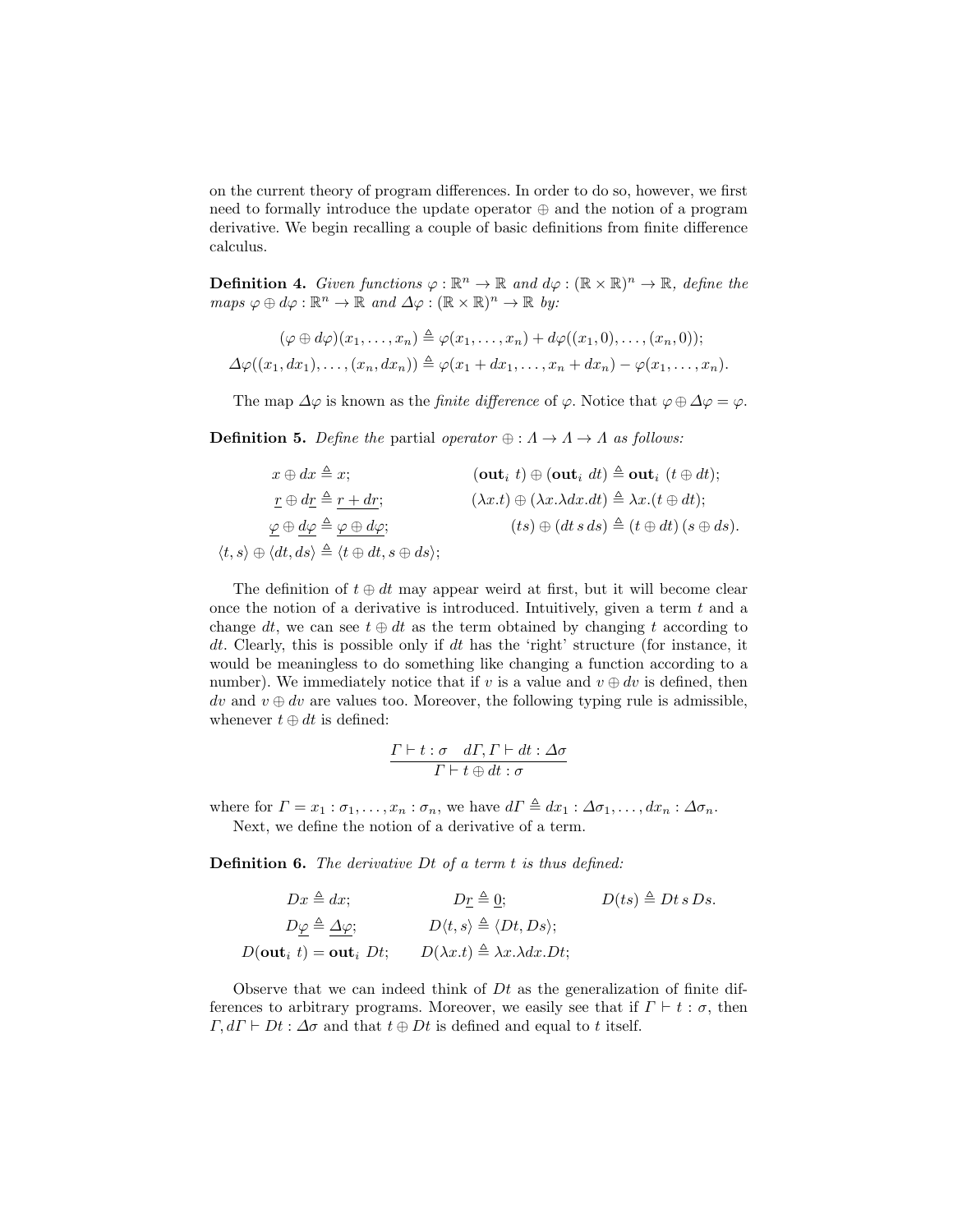## 3 Bridging the Gap

In this section we relate DLRs with the incremental  $\lambda$ -calculus we introduced in the previous section. We do so acting on two orthogonal axes. On the one hand, we show that derivatives are precisely the self-distances of Lemma 1. That is, for any program  $t$ ,  $Dt$  is a self-distance for  $t$ . This result allows us to strength the fundamental lemma of DLRs (Lemma 1), as now self-differences can be effectively computed. On the other hand, we prove by means of DLRs a major result on the incremental  $\lambda$ -calculus, namely soundness of differentiation [7]. To the best of the authors' knowledge, all proofs of such a result rely on either denotational semantics or logical relations tailored for such purpose (see Remark 2).

Let us begin proving that derivatives are actually self-differences. In order to achieve such a result, we have to first extend the notion of a DLR to open terms [21]. Given an environment  $\Gamma$ , we denote by  $S(\Gamma)$  the collection of  $\Gamma$ substitutions, i.e. the collection of maps  $\rho$  mapping variables  $(x : \sigma) \in \Gamma$  to closed values  $\rho(x) \in \mathcal{V}_{\sigma}^{\bullet}$ . In particular, we use the notation  $d\rho$  to denote substitutions in  $S(d\Gamma)$ .

Definition 7. We extend the notion of a DLR to substitutions over an environment  $\Gamma$  as follows:  $D_{\Gamma}(d\rho, \rho, \rho') \iff \forall (x : \sigma) \in \Gamma$ .  $D_{\sigma}^{\nu}(d\rho(dx), \rho(x), \rho'(x)),$ where  $\rho, \rho' \in \mathsf{S}(\Gamma)$  and  $d\rho \in \mathsf{S}(d\Gamma)$ .

As it is customary, we write  $t[\rho]$  for the application of the substitution  $\rho$  to the term t, and  $\rho[x \mapsto v]$  for the substitution mapping x to v and behaving as  $\rho$ otherwise. Before proving our refinement of Lemma 1, let us observe that DLRs are closed under reduction, in the following sense.

Lemma 2. The following holds for all closed terms:

$$
\mathsf{D}^{\Lambda}_{\sigma}(dt, t, t') \wedge t \to^{*} s \wedge t' \to^{*} s' \implies \mathsf{D}^{\Lambda}_{\sigma}(dt, s, s');
$$
  

$$
\mathsf{D}^{\Lambda}_{\sigma}(dt, s, s') \wedge s \to^{*} t \wedge s' \to^{*} t' \implies \mathsf{D}^{\Lambda}_{\sigma}(dt, t, t').
$$

We are now ready to prove our new version of the Fundamental Lemma.

Lemma 3 (Fundamental Lemma, Version 2). For any program  $t \in \Lambda^{\bullet}_{\sigma}$  we have  $D_{\sigma}(Dt, t, t)$ .

Proof (sketch). The thesis follows from the stronger statement: for any term  $\Gamma \vdash t : \sigma$  and value  $\Gamma \vdash v : \sigma$  we have:

$$
\forall d\rho, \rho, \rho'.\ \mathsf{D}_\Gamma(d\rho, \rho, \rho') \implies \mathsf{D}^\mathcal{V}_\sigma(Dv[\rho, d\rho], v[\rho], v[\rho']) \wedge \mathsf{D}^\Lambda_\sigma(Dt[\rho, d\rho], t[\rho], t[\rho']).
$$

The proof of the latter is a routine induction on t and v.  $\square$ 

Notice how Lemma 3 improves the compositionality principle of DLRs. Given a term  $x : \sigma \vdash t : \tau$  and two values  $\vdash v, v' : \sigma$  such that  $\mathsf{D}^{\mathcal{V}}_{\sigma}(dv, v, v')$  the impact of replacing v with v' in t can be computed as  $Dt[v/x, dv/dx]$ . Next, we show how the incremental  $\lambda$ -calculus can benefit from DLRs by showing how the latter support an easy proof of *soundness of differentiation*.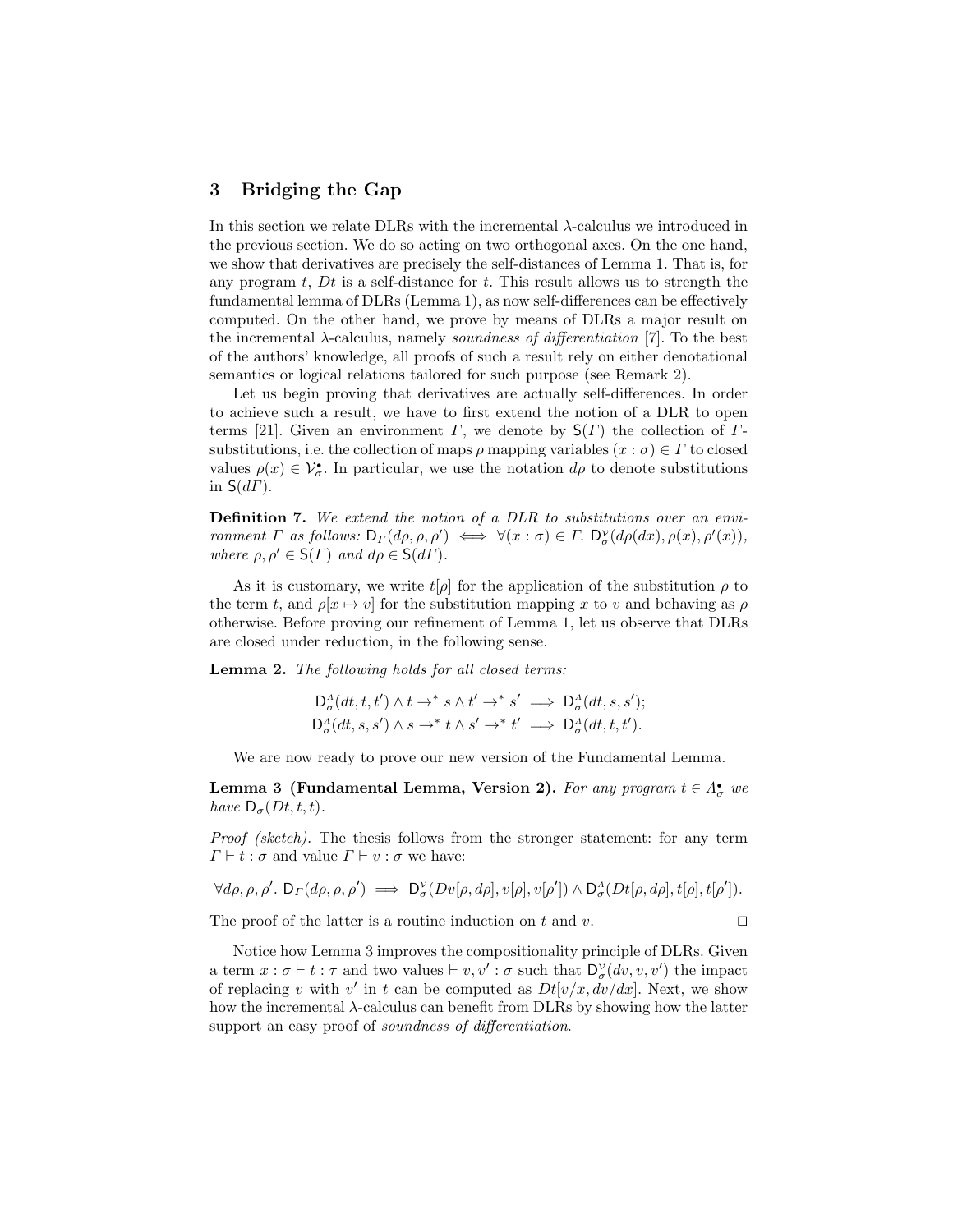Theorem 1 (Soundness of Differentiation [7, 17]). For all  $t \in \Lambda_{\sigma \to \tau}^{\bullet}$  and values v, v', dv such that  $D^{\mathcal{V}}_{\sigma}(dv, v, v')$ , we have:  $tv' \cong (tv) \oplus (Dt v dv)$ .

Our proof of Theorem 1 is based on the following result which states that changes indeed behave as such. Recall that ∼= extends to open terms by stipulating that for  $\Gamma \vdash t, t' : \sigma$  we have  $t \cong_{\sigma}^{\Lambda} t'$  iff  $t[\rho] \cong_{\sigma}^{\Lambda} t'[\rho]$ , for any substitution  $\rho \in \mathsf{S}(\Gamma)$  (and similarly for values).

**Proposition 1.** The following holds for all (possibly open) terms  $t, t', dt$  and values  $v, v', dv$  such that  $t \oplus dt$  and  $v \oplus dv$  is defined.

$$
\mathsf{D}^{\scriptscriptstyle A}_{\sigma}(dt,t,t') \implies t' \cong t \oplus dt; \qquad \mathsf{D}^{\scriptscriptstyle V}_{\sigma}(dv,v,v') \implies v' \cong v \oplus dv.
$$

*Proof (sketch)*. The proof is by induction on  $\sigma$ , the relevant case being the one of values. We show how to handle the case for arrow types. Assume  $\Gamma \vdash t, t' : \sigma \to \tau$ . We have to show that for any  $\rho \in \mathsf{S}(r)$ ,  $t'[\rho] \cong (t \oplus dt)[\rho]$ . First, observe that we have the following general result (by induction on t), where  $(D\rho)(dx) \triangleq$  $D\rho(x)$ :  $(t \oplus dt)[\rho] = t[\rho] \oplus dt[\rho, D\rho]$ . By Lemma 3, we have  $D_{\Gamma}(D\rho, \rho, \rho)$ , hence  $D^{\mathcal{V}}_{\sigma\to\tau}(dt[\rho,D\rho],t[\rho],t'[\rho])$ . In particular, we must have  $t[\rho]=\lambda x.s, t'[\rho]=\lambda x.s',$ and  $dt[\rho, D\rho] = \lambda x. \lambda dx. ds$ , for some s, s', and ds. Since  $(\lambda x. s) \oplus (\lambda x. \lambda dx. ds)$  $\lambda x.(s \oplus ds)$  (notice that this term is indeed defined, as it is obtained from  $t \oplus dt$ , which is defined by hypothesis, replacing variables  $y, dy$  with closed values  $v$ , Dv), in order to prove the thesis we have to show  $s'[v/x] \cong (s \oplus ds)[v/x]$  for any closed value v of type  $\sigma$ . Since  $(s \oplus ds)[v/x] = s[v/x] \oplus ds[v/x, Dv/dx]$  we obtain the thesis from  $D^{\nu}_{\sigma\to\tau}(dt[\rho,D\rho],t[\rho],t'[\rho])$  and  $D^{\nu}_{\sigma}(Dv,v,v)$ , the latter being a consequence of Lemma 3.  $\Box$ 

We can finally prove soundness of differentiation.

*Proof (Theorem 1).* Assume  $D^{\gamma}_{\sigma}(dv, v, v')$ . By Lemma 3 we have  $D_{\sigma \to \tau}(Dt, t, t)$ , and thus  $D_{\tau}(Dt \, s \, ds, ts, ts'),$  by Lemma 2. We conclude that  $tv' \cong (tv) \oplus (Dt \, v \, dv)$ from Proposition 1.  $\Box$ 

Remark 2. To the best of the authors' knowledge, all proofs of Theorem 1 in the literature are based on either denotational semantics or on logical relations resembling DLRs, but specifically extended with a clause requiring  $t \oplus dt = t'$ for all related terms  $dt, t, t'$ , at any type [17, 16]. Notice the use of syntactic equality: the reason behind such a choice is that the logical relation obtained is meant to relate only programs with their derivative (in which case we indeed have  $t \oplus Dt = t$ , rather than as a tool to reason about program differences.

## 4 Related Work

Differential logical relations have been introduced by the authors and Yoshimizu [21], building over intuitions by Westbrook and Chaudhuri [32] and are currently under investigation. Differently from the ones considered in this work,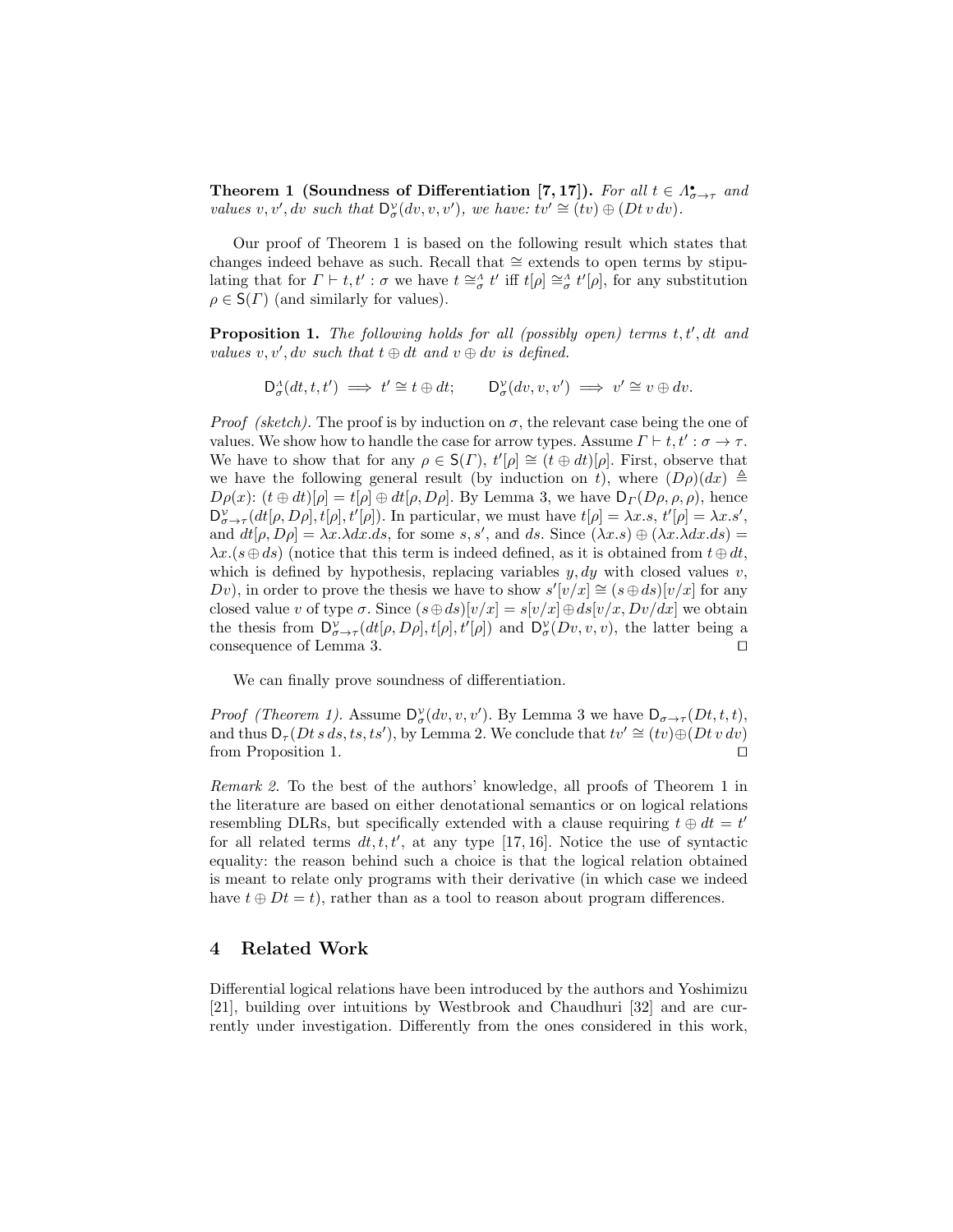the first formulation of differential logical relations [21] is symmetric and considers semantical difference spaces, so that differences between programs are semantical objects (such as numbers and functions), rather than programs themselves. Whereas we have found that working with asymmetric DLRs makes proofs clearer (besides, asymmetry is in line with Lawvere's analysis of the notion of a distance [22]), working with syntactic difference spaces does not really affect our results. In fact, we could consider semantic-based difference spaces and show that the denotation of a derivative of a program is a self-difference for the program.

The incremental  $\lambda$ -calculus has been introduced by Cai et al. [7] as a simplytyped calculus, and by Giarrusso et al. [17] as an untyped calculus. The former work introduces the notions of a program derivative and change update, and gives a denotational proof of soundness of differentiation. Operationally-based proofs of the same result are given in Giarrusso PhD's thesis [17, 16] by means of logical relations (see Remark 2). Remarkably, both Giarrusso's thesis [16] and the work by Giarrusso et al. [17] use ternary logical relations nearly identical to differential logical relations to relate programs with changes between them. Moreover, the logical relations introduced in the aforementioned papers have been mechanized in CoQ. The authors believe it is important to stress how essentially the same technique has independently emerged in different fields (and with different purposes) to prove two different kinds of differential properties of programs.

## 5 Conclusion

In this work we have established a formal connection between differential logical relations and the incremental  $\lambda$ -calculus of Cai et al. [7], whereby the selfdifferences of the former are identified with the program derivatives of the latter. Albeit the results proved here are not technically involved, by establishing a formal connection between two different fields they improve the current understanding of differential properties of programs, such an understanding being still in its infancy. The fact that essentially the same technique has been independently developed in different fields, one looking at software optimization and the other studying semantical notions of distance between programs, witnesses that, at least in the authors' opinion, the technique deserves to be further investigated.

In addition to its conceptual relevance, the connection established in the present work also allows us to obtain technical improvements both on the theory of incremental λ-calculus and on the one of differential logical relations. Concerning the former, we have showed how differential logical relations constitute a lightweight operational technique for incremental computing, and we have witnessed that by giving a new, relatively easy proof of soundness of differentiation. Concerning the latter, we have strengthened the fundamental lemma of DLRs [21] by showing how program derivatives constitute self-differences, this way reaching an higher level of compositionality. A further consequence of such a connection is the extension of DLRs to calculi with full recursion by means of the step-indexed logical relations of Giarrusso, Régis-Gianas, and Schuster [17].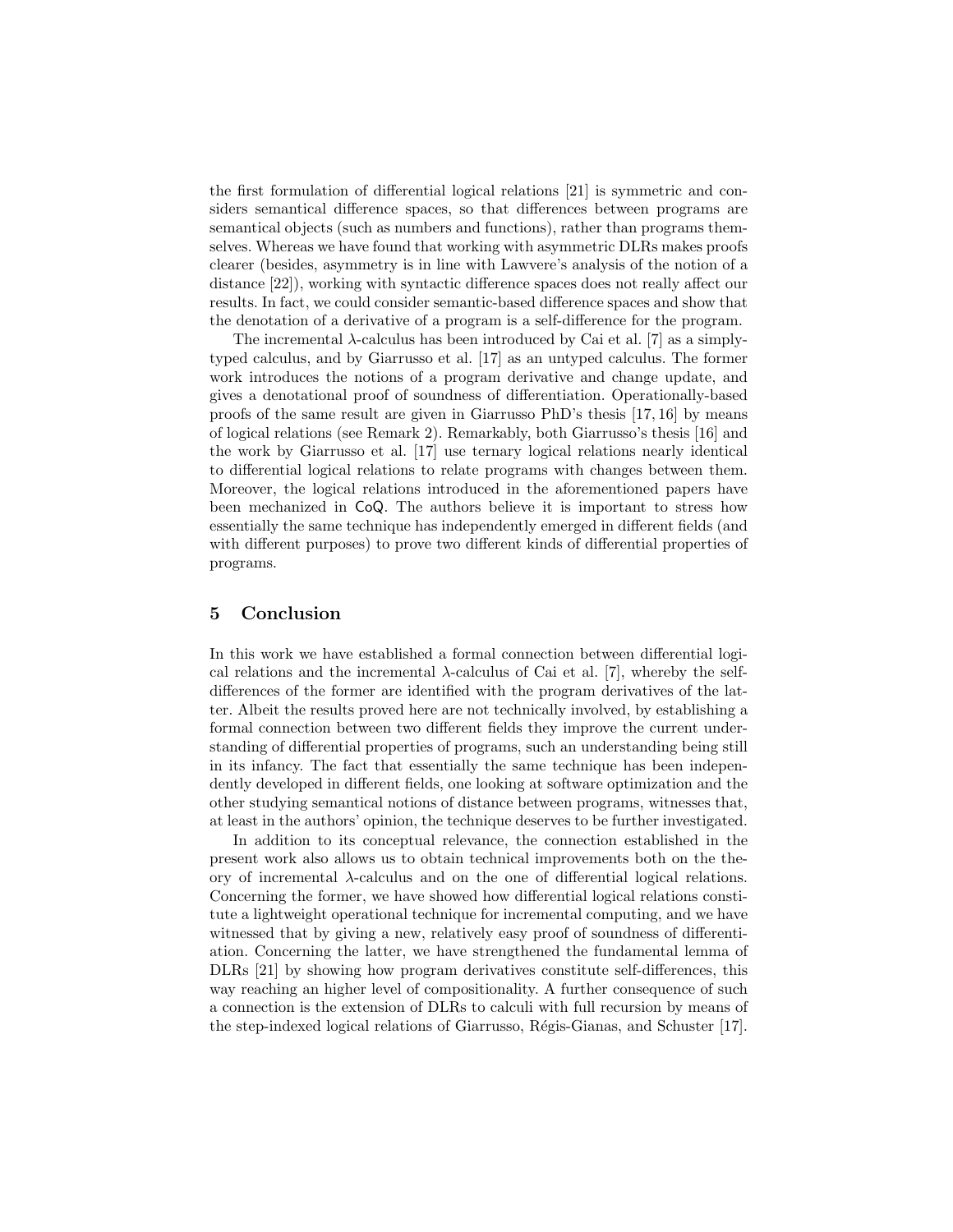Acknowledgment The authors are supported by the ERC Consolidator Grant DLV-818616 DIAPASoN as well as by the ANR project 16CE250011 REPAS.

## References

- 1. Martín Abadi and Gordon D. Plotkin. A simple differentiable programming language. PACMPL, 4(POPL):38:1–38:28, 2020.
- 2. Samson Abramsky. The lazy lambda calculus. In D. Turner, editor, Research Topics in Functional Programming, pages 65–117. Addison Wesley, 1990.
- 3. Hendrik Pieter Barendregt. The lambda calculus its syntax and semantics, volume 103 of Studies in logic and the foundations of mathematics. North-Holland, 1985.
- 4. Michael Bartholomew-Biggs, Steven Brown, Bruce Christianson, and Laurence Dixon. Automatic differentiation of algorithms. Journal of Computational and Applied Mathematics,  $124(1):171 - 190$ , 2000. Numerical Analysis 2000. Vol. IV: Optimization and Nonlinear Equations.
- 5. Frank Van Breugel and James Worrell. A behavioural pseudometric for probabilistic transition systems. Theoretical Computer Science, 331(1):115–142, 2005.
- 6. Alo¨ıs Brunel, Damiano Mazza, and Michele Pagani. Backpropagation in the simply typed lambda-calculus with linear negation. PACMPL, 4(POPL):64:1–64:27, 2020.
- 7. Yufei Cai, Paolo G. Giarrusso, Tillmann Rendel, and Klaus Ostermann. A theory of changes for higher-order languages: incrementalizing λ-calculi by static differentiation. In Proc. of PLDI 2014, pages 145–155, 2014.
- 8. Konstantinos Chatzikokolakis, Daniel Gebler, Catuscia Palamidessi, and Lili Xu. Generalized bisimulation metrics. In Proc. of CONCUR 2014, pages 32–46, 2014.
- 9. Raphaëlle Crubillé and Ugo Dal Lago. Metric reasoning about  $\lambda$ -terms: The general case. In Proc. of ESOP 2017, pages 341–367, 2017.
- 10. Arthur Azevedo de Amorim, Marco Gaboardi, Justin Hsu, Shin-yaKatsumata, and Ikram Cherigui. A semantic account of metric preservation. In Proc. of POPL 2017, pages 545–556, 2017.
- 11. Josee Desharnais, Vineet Gupta, Radha Jagadeesan, and Prakash Panangaden. Metrics for labelled markov processes. Theoretical Computer Science, 318(3):323– 354, 2004.
- 12. Wenjie Du, Yuxin Deng, and Daniel Gebler. Behavioural pseudometrics for nondeterministic probabilistic systems. In Proc. of SETTA 2016, pages 67–84, 2016.
- 13. Thomas Ehrhard and Laurent Regnier. The differential lambda-calculus. Theoretical Computer Science, 309(1-3):1–41, 2003.
- 14. Francesco Gavazzo. Quantitative behavioural reasoning for higher-order effectful programs: Applicative distances. In Proc. of LICS 2018, pages 452–461, 2018.
- 15. Daniel Gebler, Kim G. Larsen, and Simone Tini. Compositional bisimulation metric reasoning with probabilistic process calculi. Logical Methods in Computer Science, 12(4), 2016.
- 16. Paolo G. Giarrusso. Optimizing and incrementalizing higher-order collection queries by AST transformation. PhD thesis, University of Tbingen, 2018.
- 17. Paolo G. Giarrusso, Yann Régis-Gianas, and Philipp Schuster. Incremental lambda-calculus in cache-transfer style - static memoization by program transformation. In Proc. of ESOP 2019, pages 553–580, 2019.
- 18. Jean-Yves Girard. Linear logic. Theoretical Computer Science, 50:1–102, 1987.
- 19. Jean-Yves Girard. Normal functors, power series and  $\lambda$ -calculus. Annals of Pure and Applied Logic, 37(2):129–177, 1988.